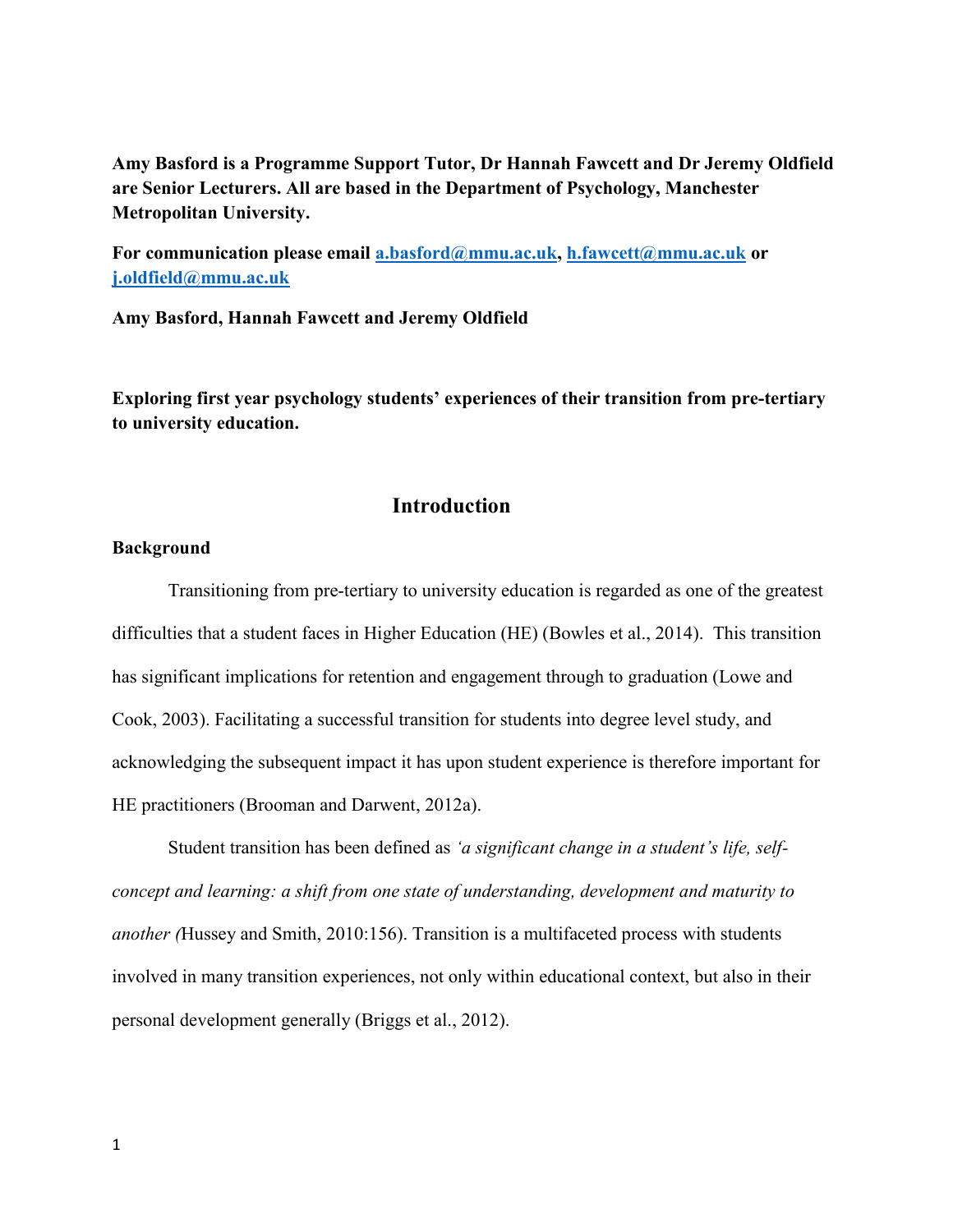#### **Importance of successful transitions**

A successful transition has implications on a university wide level, as students who experience difficulty during this period are more likely to drop out of their course, thus resulting in financial implications to the university. Tinto's (1975) Longitudinal Model of Drop-Out has been widely acknowledged in the research in helping capture the importance of the first year experience and predicting withdrawal on the course. Tinto (2006) suggests that those that are more likely to persist with their studies are those students whose needs are met early in the course, and who have been given opportunities for engagement in the first year, and where there has been a successful academic and social integration. The developmental model of student adaptation and achievement (Wintre and Bowers, 2007) furthers this argument, taking into account the influence of personal characteristics such as gender and socio economic status on the transition experience of students. Furthermore, Bowles et al. (2014) suggest that students are most likely to make the decision to leave within the first semester of their studies, reinforcing the importance of providing effective support during the transition period.

#### **Student expectations of higher education**

One important influence on transition is the student expectation about studying at a degree level within a university. Students' perceptions of this compatibility between school and university has the potential to impact upon their motivation, achievement and success as a university student (Kyndt et al., 2015). When students have more realistic expectations of studying in higher education and take responsibility for their work they are more likely to be successful in their studies (Nicholson, Putwain, Connors and Hornby-Atkinson, 2013).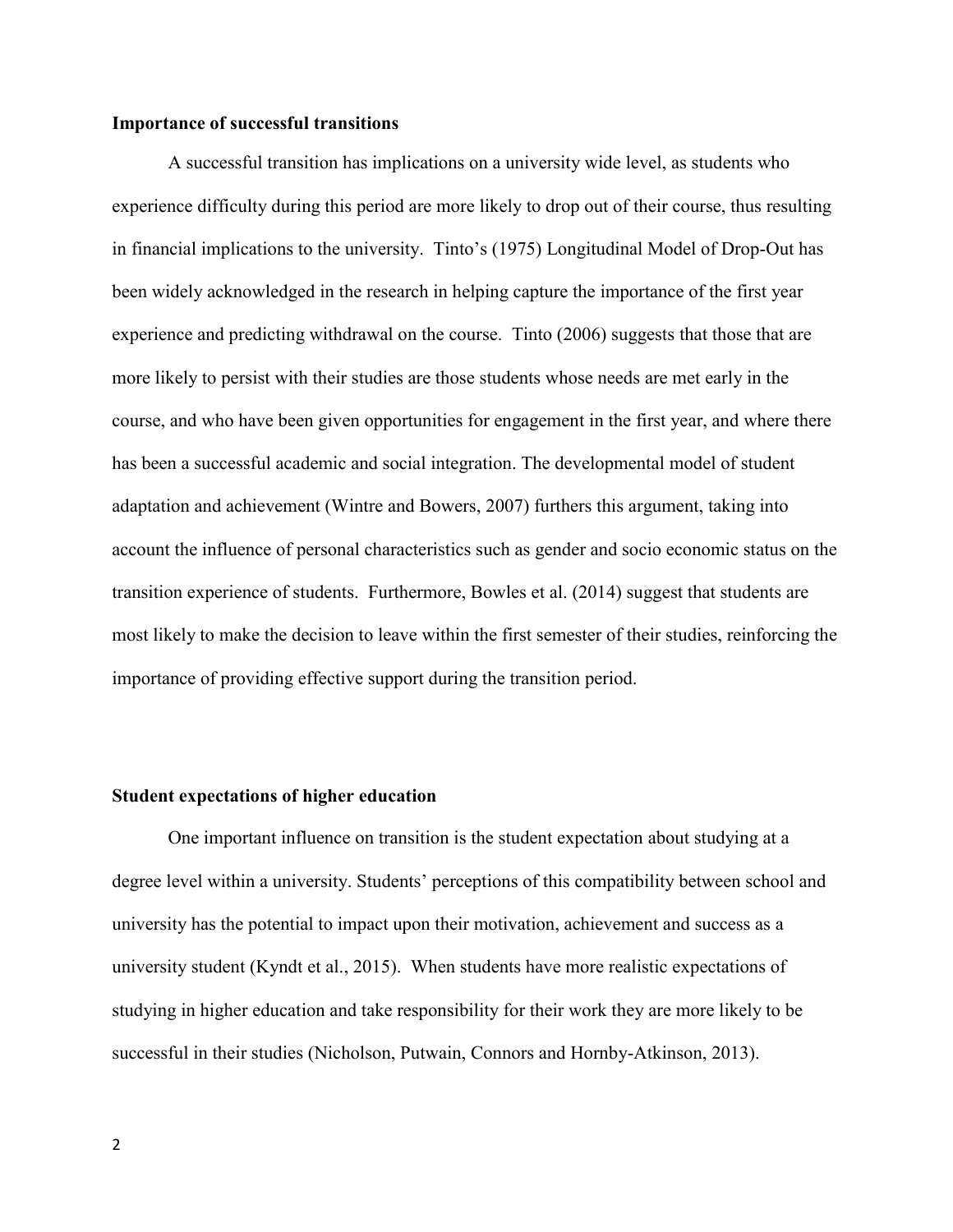#### **Social Integration**

The need to *belong* and to form new friendships is particularly important during the first year of University (Wilcox, Winn and Fyvie Gould, 2005). Students begin university with an expectation that there will be opportunities to develop social ties (Bogdan and Elliott, 2015; Rubin and Wright, 2014;). Therefore, universities that provide additional support in building social networks for students (Brooman and Darwent, 2014) may facilitate the most successful student transition experiences.

Students want to experience some element of a personalised learning experience that ensures they are able to make meaningful connections between themselves and the university institution, crucial in encouraging retention and success (Palmer, O'Kane and Owens, 2009; Ballantyne, 2012).

This concept of 'belongingness' is becoming increasingly important in student research as a 'predictor of positive academic outcomes' (Lewis and Hodges, 2015:1).

Developing supportive relationships with staff and peers is crucial in creating a sense of community and in encouraging student success in the first year of study (Brooman and Darwent, 2014). Ensuring there are opportunities to engage both socially and academically is important in developing a community for new students (Vinson et al., 2010).

#### **Autonomy and independent study**

A student's degree of confidence in their ability to work independently will have some effect on their transition experience. Bostock and Wood (2015) acknowledge that some students have a readiness for independent learning, however some often struggle to organise their time and workload. Students are required to adopt a new style of independent learning upon entering higher education in order to maximise their success and transition experience (Christie et al.,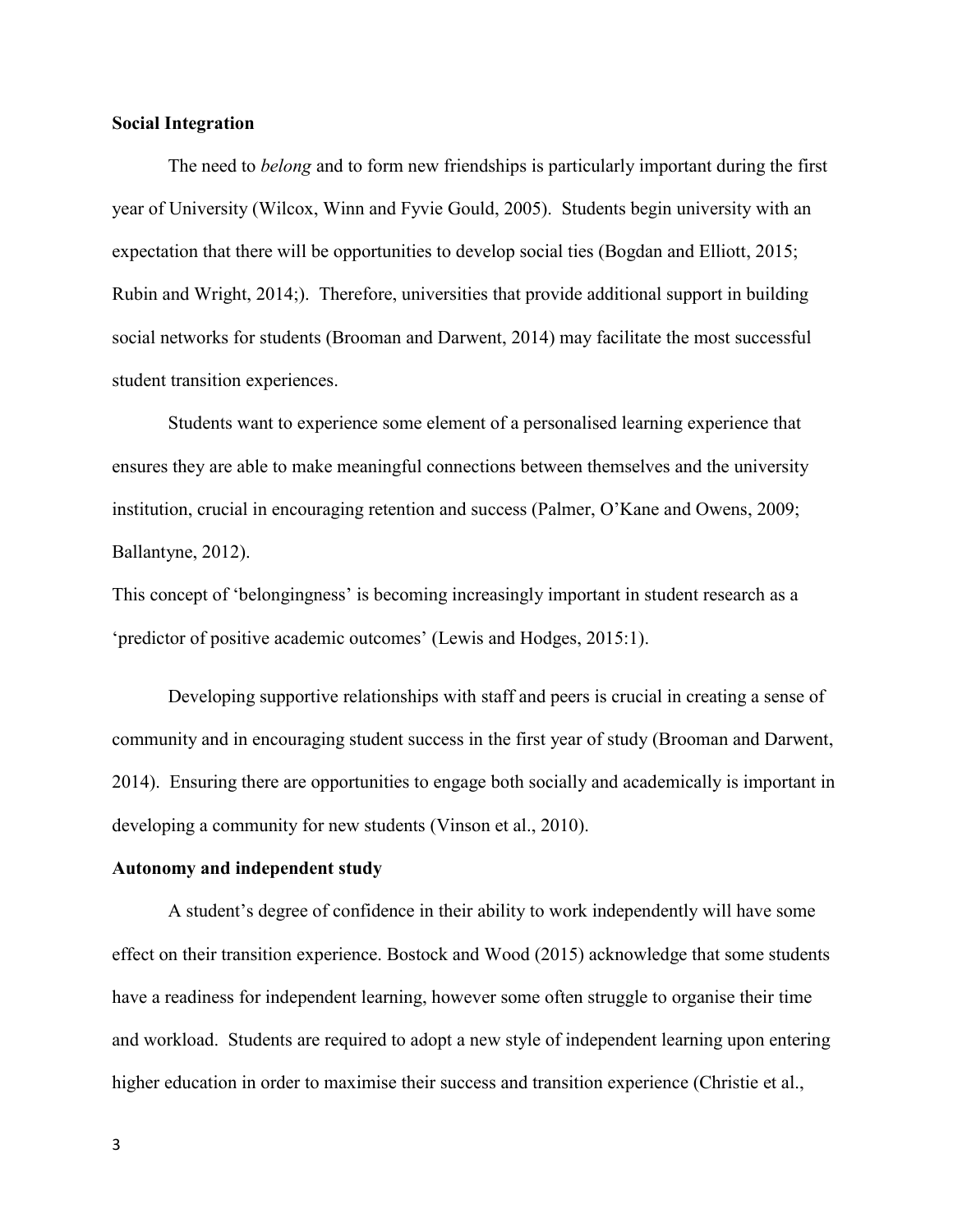2008).

#### **The present study**

With the recent change in fee payments within HE in UK Universities (currently £9000) per annum) there is now an even greater challenge in accommodating student needs and developing interventions to ensure a smooth transition (Woodall, Hiller and Resnick, 2014). Furthermore, there is evidence to suggest that a new generation of students with a different set of expectations and learning requirements are emerging (Twenge, 2013), questioning the concept of the *traditional student* (Leathwood and O'Connell, 2003). With a greater diversity within the student population (Hussey and Smith 2010; Torenbeek et al., 2011), a need arises to explore transition experiences within this changing environment.

The aim of the present study was therefore to explore first year students' experiences of the transition to university. A qualitative approach was adopted utilising a focus group methodology involving thirty six first year students, enrolled on courses within the Department of Psychology.

## **Themes**

#### **Personal Relationships**

#### *Peer Relationships and social expectations*

Peers formed an important primary source of academic advice as well as more general social support, a finding that reflected a large body of past research and supported the concept of belongingness (Brooman and Darwent,2014).

4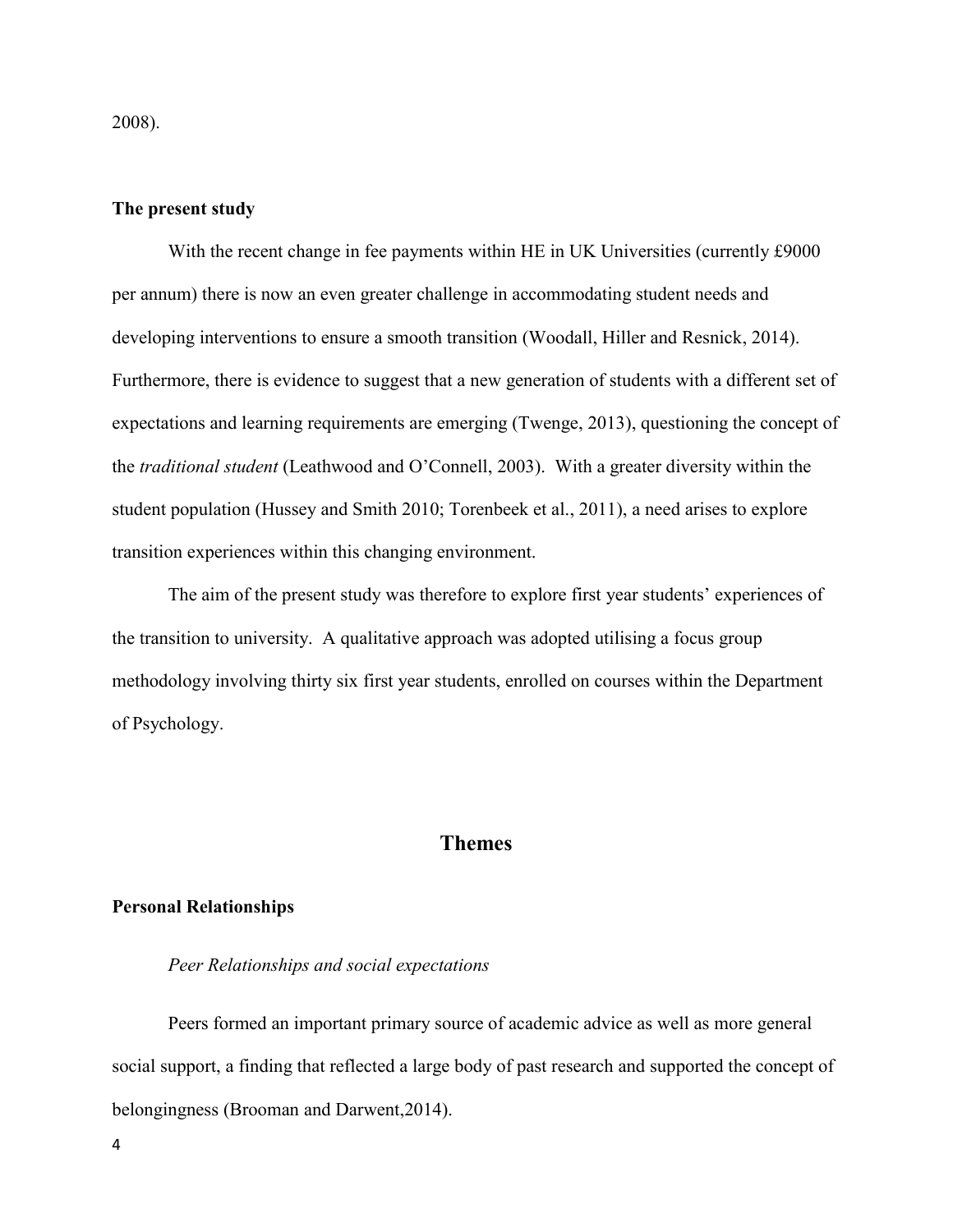We spend quite a lot of time together, especially if we've got like studying or projects to do we'll just do it like in one of our rooms all together, normally, so it's kind of a bit more interesting but then you can almost kind of like, bounce ideas off each other and talk (Lisa).

The main expectation that the participants held was in relation to the social aspect of university. In accordance with the importance of students' social life highlighted in past research (Bogdan and Elliott,2015), several participants discussed how, prior to starting university, they looked forward to meeting new people and making friends. However, this element of university did not always meet their expectations.

I think that my expectations were I think maybe that you were gonna go out way more and I knew it was gonna be much harder and stuff so it's not below my expectations but.. completely the opposite of what I thought it was going to be (Sally).

As this quote illustrates, the participants were clearly expecting to have a more enjoyable social experience, and to go out more than they did. This could be seen as problematic, given the importance of social support for student retention (Pittman and Richmond, 2008).

#### *Relationships with staff*

In support of past research, a personal relationship with staff was central to the student's experience of university. Hagenhauer and Volet (2014) stressed the importance of Teacher Student Relationships in shaping 'course satisfaction, retention, learning approaches and achievement'. Within the current research, interaction made their classes more interesting, enjoyable and memorable, as well as made staff seem more approachable.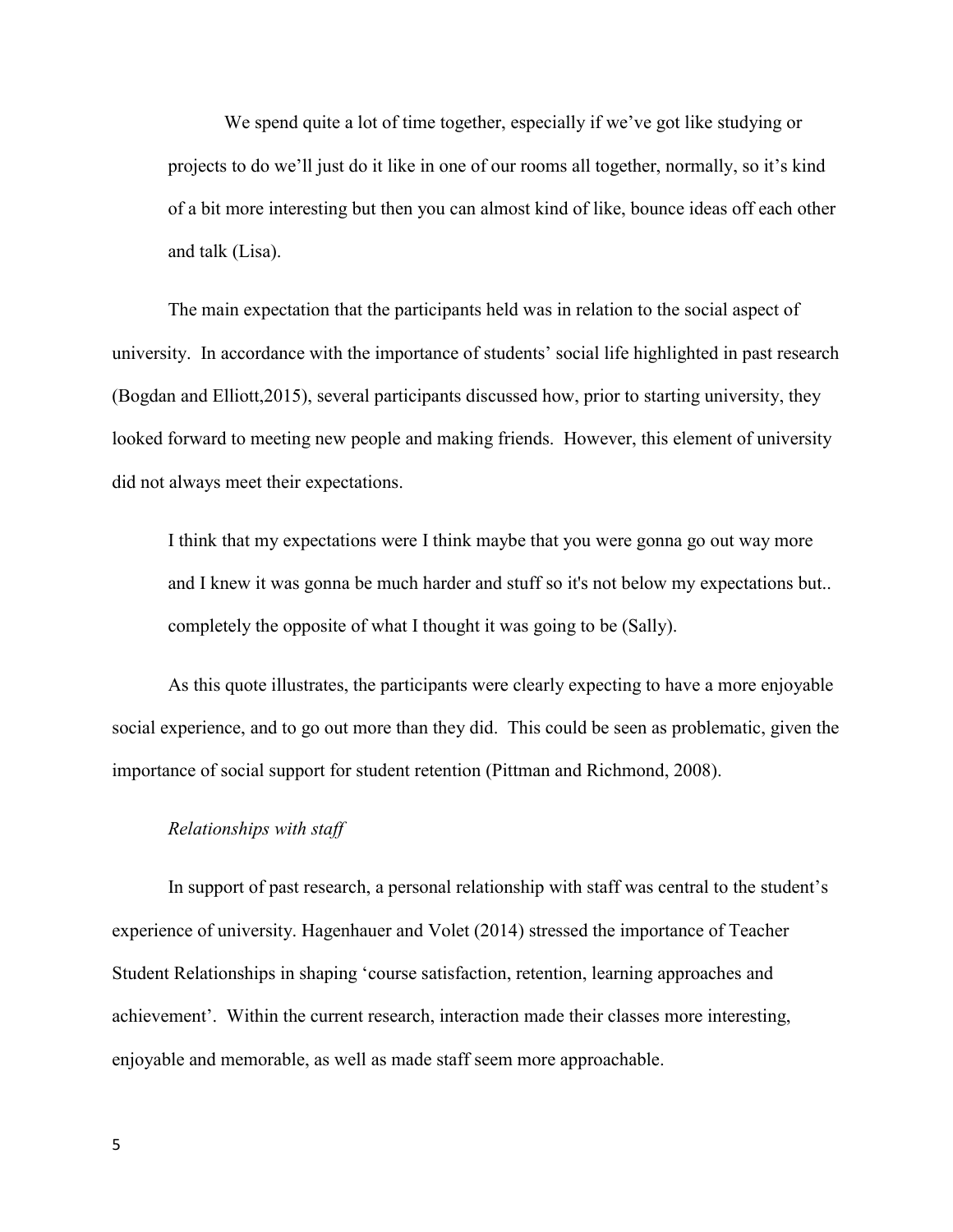The students repeatedly showed their enjoyment of small group teaching. This enjoyment stemmed primarily from the relationship this enabled them to build with staff, and the confidence this gave them to actively participant in their classes.

I think that some people are really confident and don't mind speaking out…..but obviously, it is easier in smaller groups or when you do know people, you're like amongst friends (Lisa).

Although some students regretted not having a closer relationship with staff, they acknowledged the availability of staff to help and support them outside of classes, as well as their own responsibility to speak out in class in order to facilitate this relationship.

I thought I'd actually get to know the lecturers more and you'd have more of a one-on-one thing before I came, but it's just not really like that. They know certain individuals because they're the ones that speak out a lot, like it's always the same people that talk, so they'll know their names, but no one else (Emily).

In fact, the time spent with academic staff during their first year of study had actually exceeded many participant's expectations.

I thought it was different, I thought lecturers just didn't care about anyone, I thought I'd just come in, do the lecture, and get out. I expected it to be that way but I was surprised they do give a lot of support (Lily).

The expectation that studying at university would be '..serious and just listening to a lecturer talk at you for quite a while and trying to write notes..' (Anna) was not what was experienced. The students were pleasantly surprised that staff were more interesting, less boring and monotone, and more supportive than anticipated. Similarly, the students felt that staff had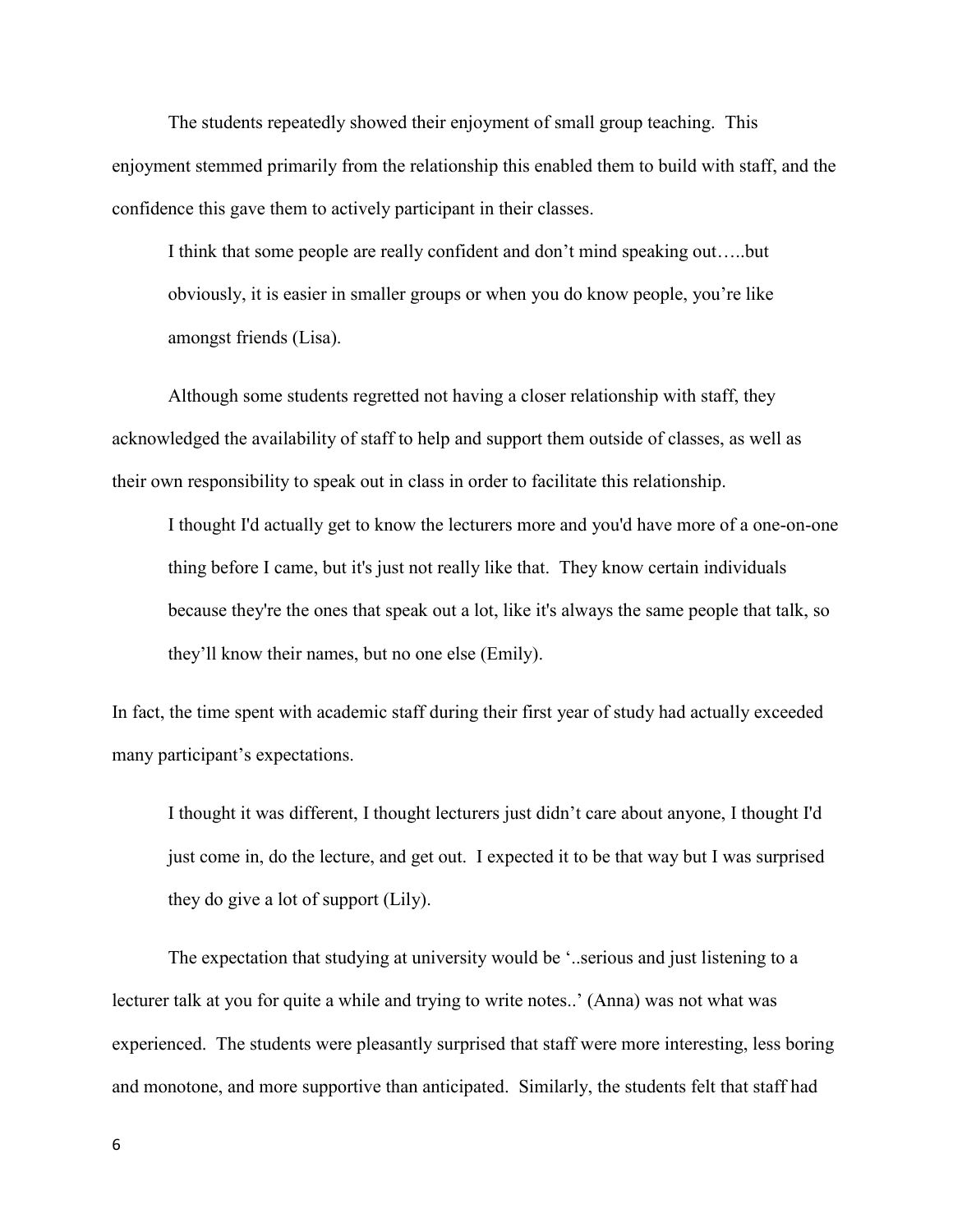'helped us much more that I thought they would..' (Vicky) with one participant even suggesting that her University provided '..more support here than there was in college' (Gemma). Receiving more support than expected, and correspondingly feeling part of an academic community, could explain why students found university more positive than anticipated (Wrench et al. 2014). In general, this theme reflects the findings of Sibii (2010) who stated that the teacher-student relationship was important for a successful transition to university.

#### **Autonomy**

This theme encapsulates the enhanced autonomy and independence that the participants had experienced in the transition from college to university. The students valued feeling like an adult but wanted more structure and guidance from staff to successfully manage their academic autonomy. All students mentioned that they knew in advance that university would require them to be more autonomous than they had been at college, with some participants stating that college had prepared them well for this aspect of university life. Thus, this element of their experience met expectations. Despite this, in accordance with prior research, increased autonomy posed challenges for the students (Van de Meer, 2012).

#### *Being an adult*

The students valued feeling like adults and being empowered to make their own choices regarding socialising, academic work, finance and living arrangements. This is clear when Gemma says 'I love university. I love being independent, like I hate going home and seeing my family. I'm like 'this is so boring!'' Thus, some students had clearly developed a new independent way of living, which Christie et al. (2008) suggests is essential for successful transition to university. However, the participants acknowledged that this new found autonomy

7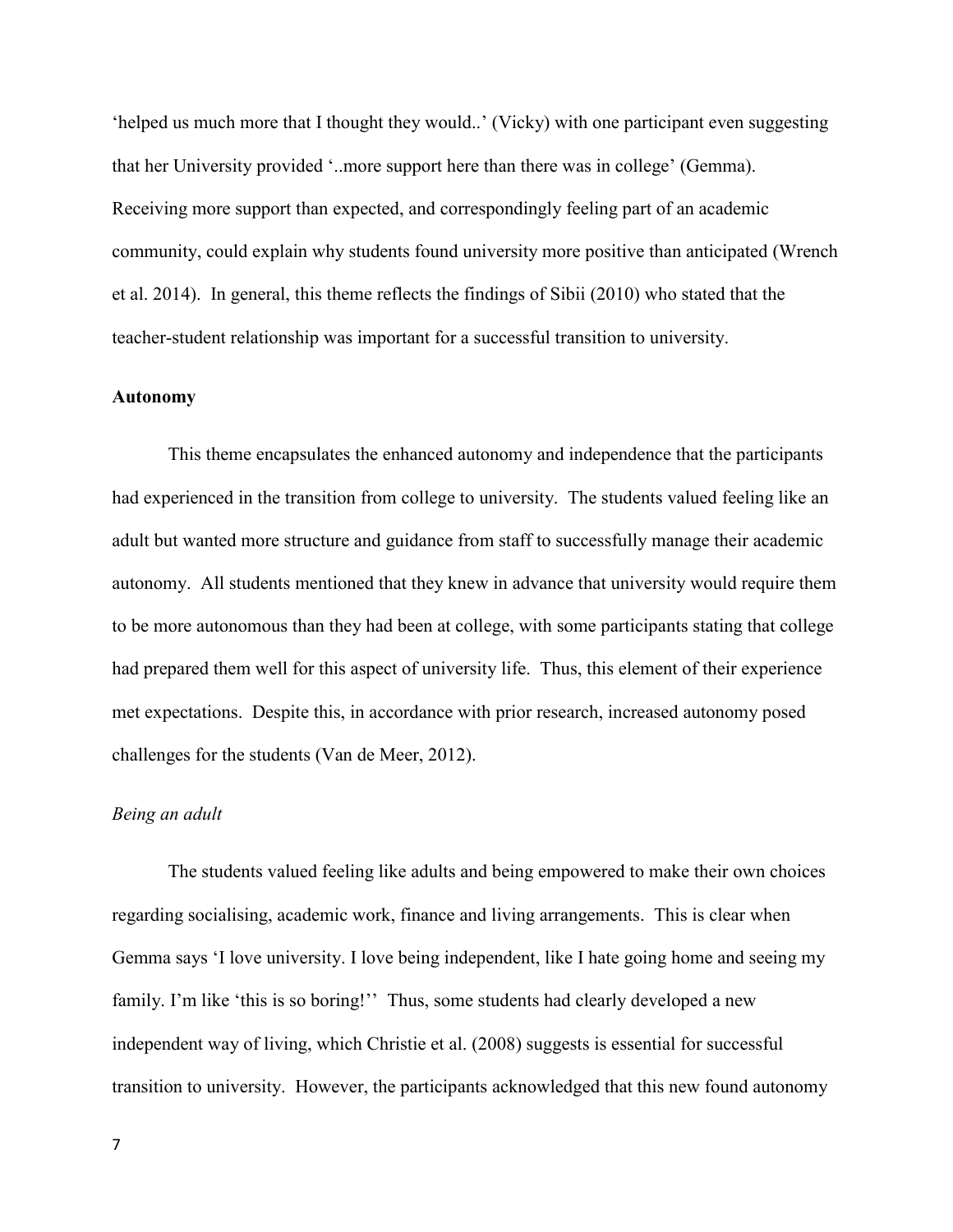could be challenging as they had to learn how to manage their time in order to achieve the competing interests of work, socialising and, in some instances, volunteering and paid employment. On this point, one student discussed the difficulty but also the sense of pride that came from balancing work with studying.

To come into Uni now it feels like it's much more work, I've got to combine it with work so it's like the time management is hard cos then you've got to think of your social life which is like I don't have any, I do work erm (laughs) and then do Uni work as well it's just really hard. It's not bad, it kind of like makes you feel like erm, what's the word like I'm actually doing things myself if that makes sense yeah (Emily).

Although Emily sacrificed a social life to complete university work, other students took a more strategic approach to their learning and made decisions as to which classes were 'worth' attending (Vicky). For example, when talking about specific unit lecture attendance, Vicky also states 'well it feels okay to miss a few if you know what I mean, they don't feel as important'. Several participants mentioned that they could be lazy and missed the structure and motivation that parents provided for them. This finding clearly echoes the difficulty of time management found in past research (Van de Meer, 2012).

So I do feel like I have the skills but it's still hard to do sometimes I feel like I get distracted especially with me living with like friends and peers it's not like your parents are there like reminding you to do things it can be quite distracting yeah (Laura).

However, some students cited having high levels of intrinsic motivation, as shown by the quote ' it's just will power' (Joanne) meaning that they had the drive to succeed without lots of intervention from parents. Furthermore, Gemma asserts that doing something they enjoy is its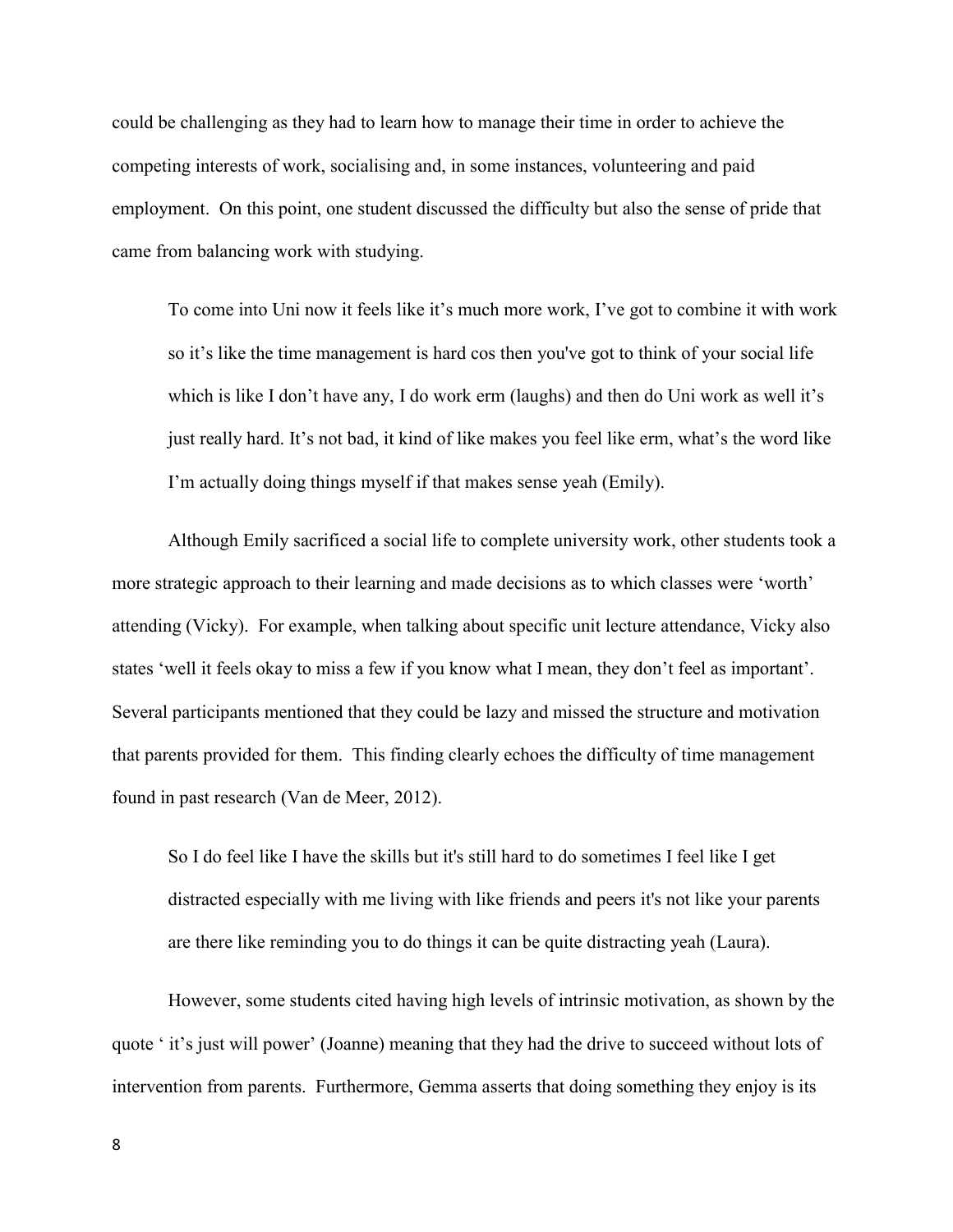own motivation; 'I think it helps if you enjoy what you're doing, like here. Like this is completely your choice. You're focussing on what you want to do'.

#### *Structure from staff*

The students felt that in comparison to college they had a lot of autonomy over their assignments. For example, Beth states that 'you can write about anything you wanted to instead of just 'this is what you should write about''. Although they valued this freedom, almost all the participants expressed a desire for more guidance and structure from staff. For example, the students frequently mentioned that they were not sure how much reading they should be doing outside of scheduled classes.

Well I actually spoke to my personal tutor, just, it was like a normal meeting but I said 'how much should I be doing?' erm.. because I didn't know if I was doing too little or too much and you don't actually have to do that much but it's enough to keep you working really (Vicky).

Although extensive support is provided to new students (students have access to student support tutors, faculty support officers and are provided with a personal tutor), the interviews indicated that they wanted more contact time with staff and more guidance regarding the structure of assignments and assessment preparation. In addition, the students in two of the focus groups stated that they wanted more formative assignments as they needed deadlines from staff in order to keep them working. This could be due to the common experience of being 'spoon-fed' (Andrea) at college. Interestingly, one participant observed that they felt that it was the College's responsibility to prepare students for independent study. 'I don't think it's University, I think it's more college. They should just give you more independent reading and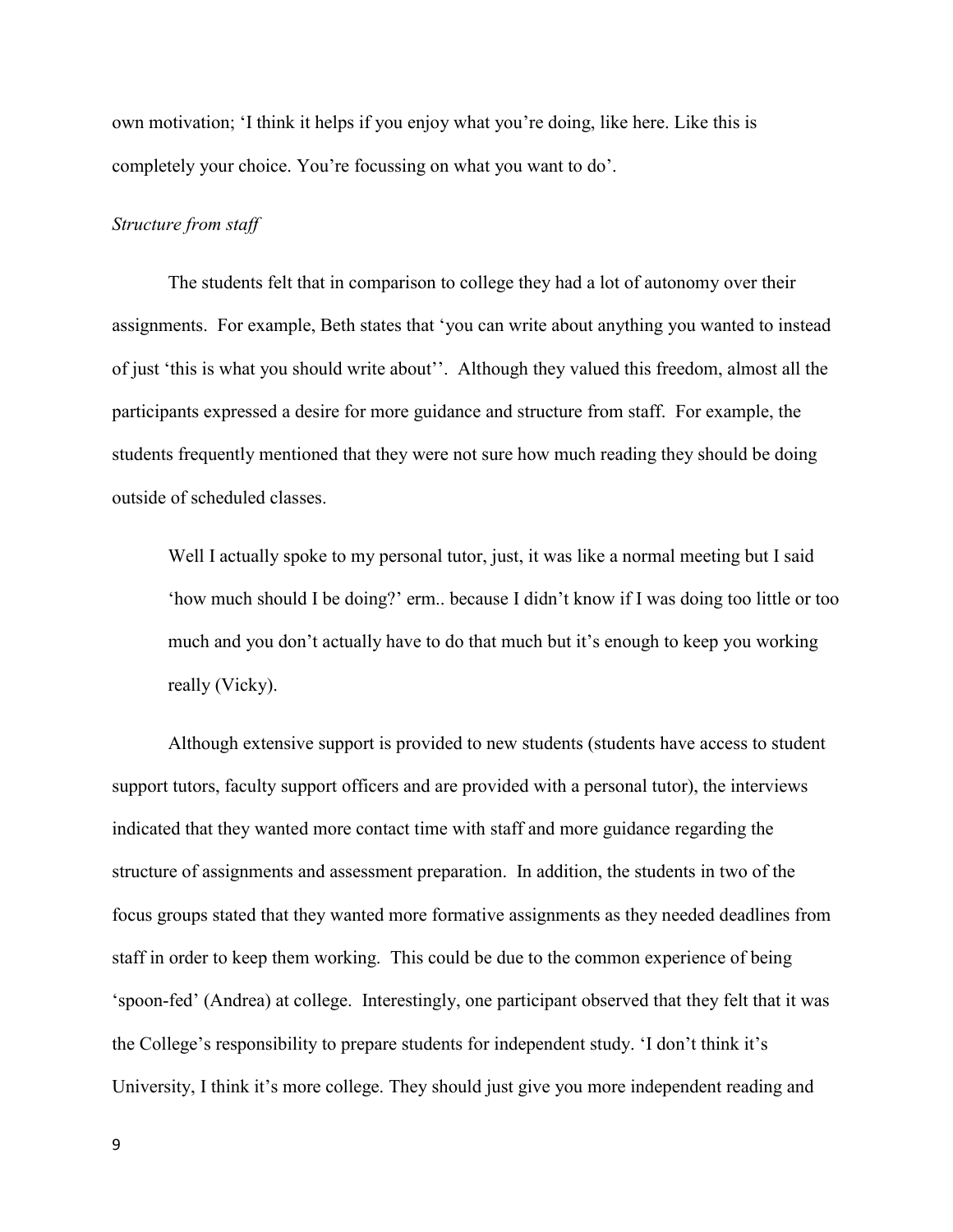stuff to get you through it' (Paul). This theme clearly illustrates the importance of clear, consistent support for students as they develop a new autonomous style of learning (Christie et al., 2008).

Although confidence amongst the participants was reported to be high, a fear of the unknown was a frequently cited barrier to high levels of confidence. The need for 'baby steps' (Caroline) to acclimatise students with the unfamiliar environment was emphasised. For example, the prospect of entering year 2 was reported to be 'scary' (Emily) due to worries that 'the workload may increase' (Joanne) and 'staff support decrease' (Jennifer). This certainly supports past research findings of worry over time management and the difficultly of establishing new ways of working at university (Christie et al., 2008; Rowley et al., 2008; Van de Meer, 2012).

# **Conclusion**

These key themes have important implications for interventions in how best to support students to make a positive transition.

A number of students found the experience of university was more positive than they expected, particularly in terms of the teaching quality and level of support they received. On the other hand, their social life expectations were often not met. Overcoming some of these issues by enabling applicants to university to be more informed of the social as well as the academic aspects of university would be beneficial. A greater emphasis could be placed on encouraging applicants, when visiting their chosen university, to speak directly with current students and staff about the social life expectations. This would provide them with appropriate expectations of the social, and academic aspects of university life.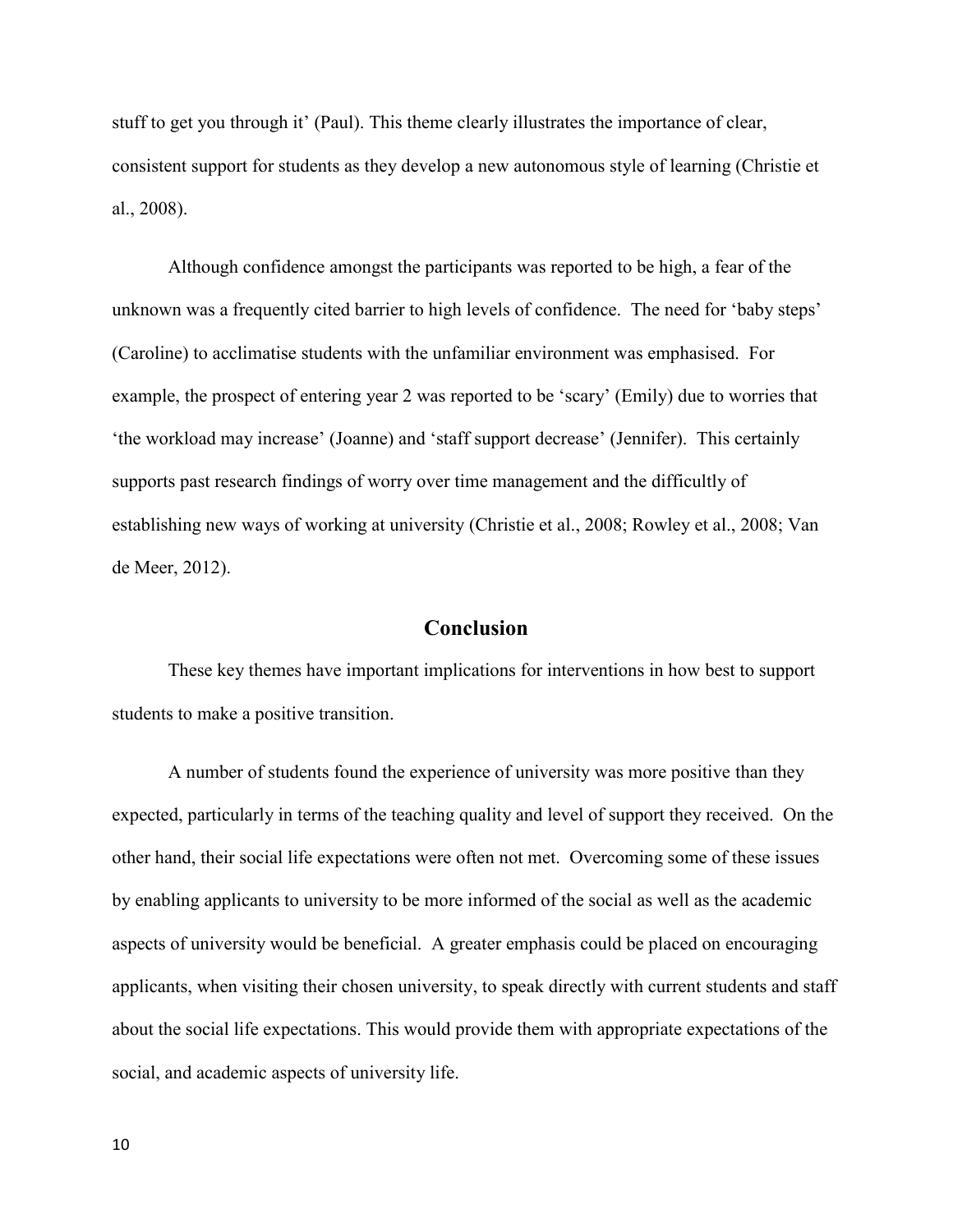Many students had a fear of the unknown and were daunted by the prospect of independent study, and tentative about their competencies. This lack of confidence evidenced in some students could be overcome if university courses promoted tasks within teaching sessions that are designed to develop confidence and skills in students, such as group projects and structured assignments with small steps and feedback from formative assignments. These tasks would be beneficial particularly in the first year of study (Fazey and Fazey, 2001; Putwain and Sander, 2014), and ultimately serve to build confidence to maintain a positive transition. Such interventions would also aid autonomy within students who although valued independence, often felt more structure and guidance was required from staff. Interventions that promote the importance of intrinsic motivation would also be beneficial to students managing their transition.

The present study demonstrated that students who felt more positive about their transition experiences identified relationships with their peers as well as staff as particularly important.

Student experiences of transition are varied, multifaceted and often unique to individuals. Nonetheless, from the data generated within the present study three important themes emerged. Addressing any of the issues within these three themes would go some way towards facilitating the transition experience for these students and improving their chance of engagement and retention on their chosen course.

The present study has therefore contributed to the field of exploring transition experiences in the student population in the current climate of change in HE fees within the UK. The students of their era are considered a new generation of students with distinct expectations and learning requirements (Twenge, 2013), and with greater diversity (Hussey and Smith 2010; Torenbeek et al., 2011). The current study has therefore filled a gap in the literature and explored transition experiences with this 'new' group of students in this changing environment. The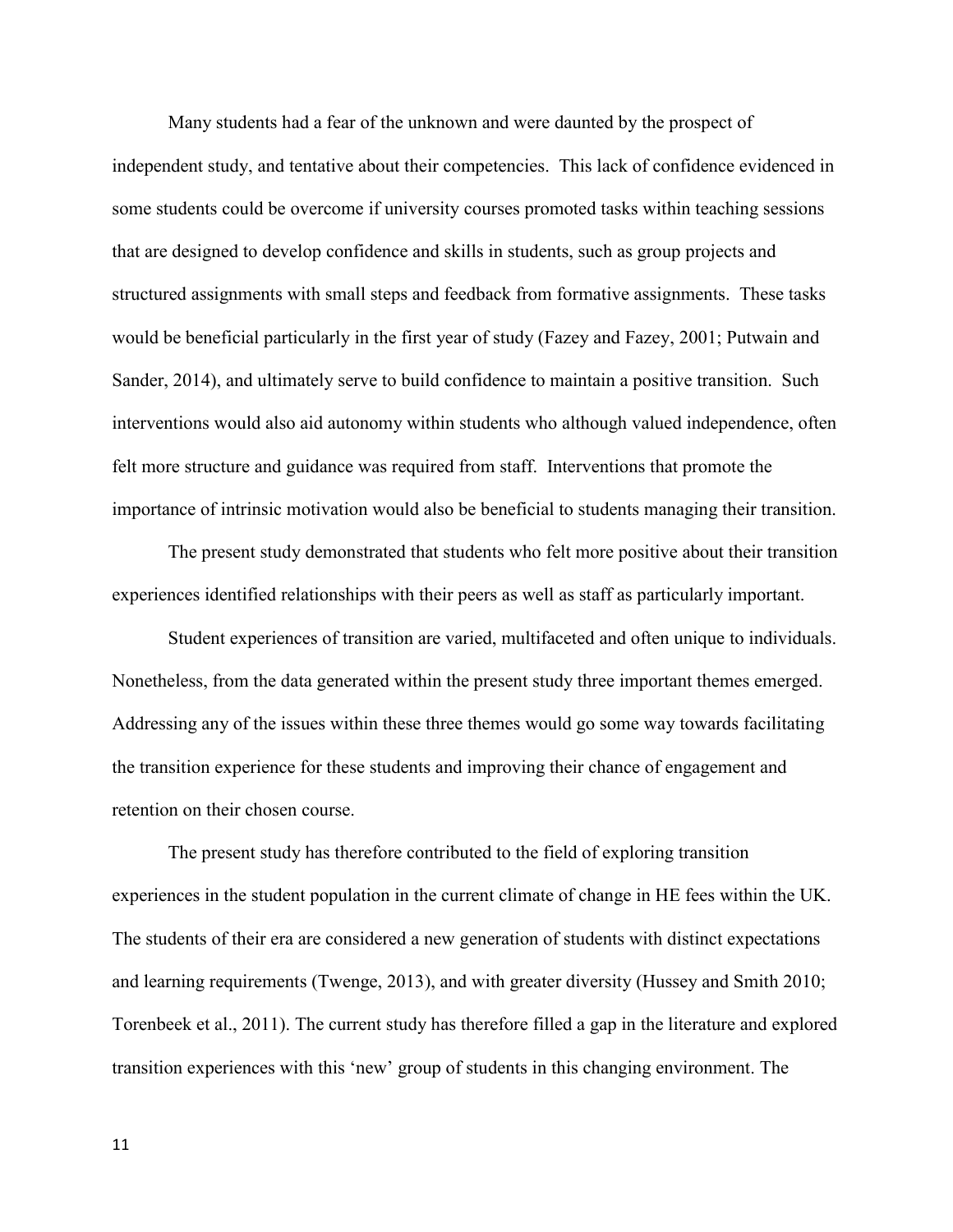implications resulting from this study are relevant to a large number of students themselves and the universities that they attend. Although it would be important to see whether the findings in the current study reflect issues happening in other institutions internationally.

## **References**

- Ballantyne, J. (2012) 'Valuing students' voices: Experiences of first year students at a new campus.' *International Journal of Pedagogies and Learning* 7 (1 ) pp. 41-50.
- Bogdan, A. and Elliott, I. (2015) 'Student Perspectives on transitioning from FE to HE.' Paper presented at the Enhancement and Innovation in Education conference, Glasgow, June, 9-11.
- Bostock, J. and Wood, J. (2015) *Supporting student transitions 14-19: Approaches to Teaching and Learning.* London: Routledge.
- Bowles, A., Fisher,R., McPhail,R., Rosenstreich,D. and Dobson,A. (2014) 'Staying the distance: students' perceptions of enablers of transition to higher education.' *Higher Education Research & Development*, 33(2) pp. 212-225, DOI:10.1080/07294360.2013.832157
- Briggs, A. R. J., Clark, J. and Hall, I. (2012) 'Building bridges: understanding student transition to university.' *Quality in Higher Education* 18 (1) pp. 3-21. doi: 10.1080/13538322.2011.614468.
- Brooman, S. and Darwent,S. 2012a. 'Yes, as the articles suggest, I have considered dropping out': self-awareness literature and the first-year student.' *Studies in Higher Education*  37 (1)pp. 19-31. doi: 10.1080/03075079.2010.490580.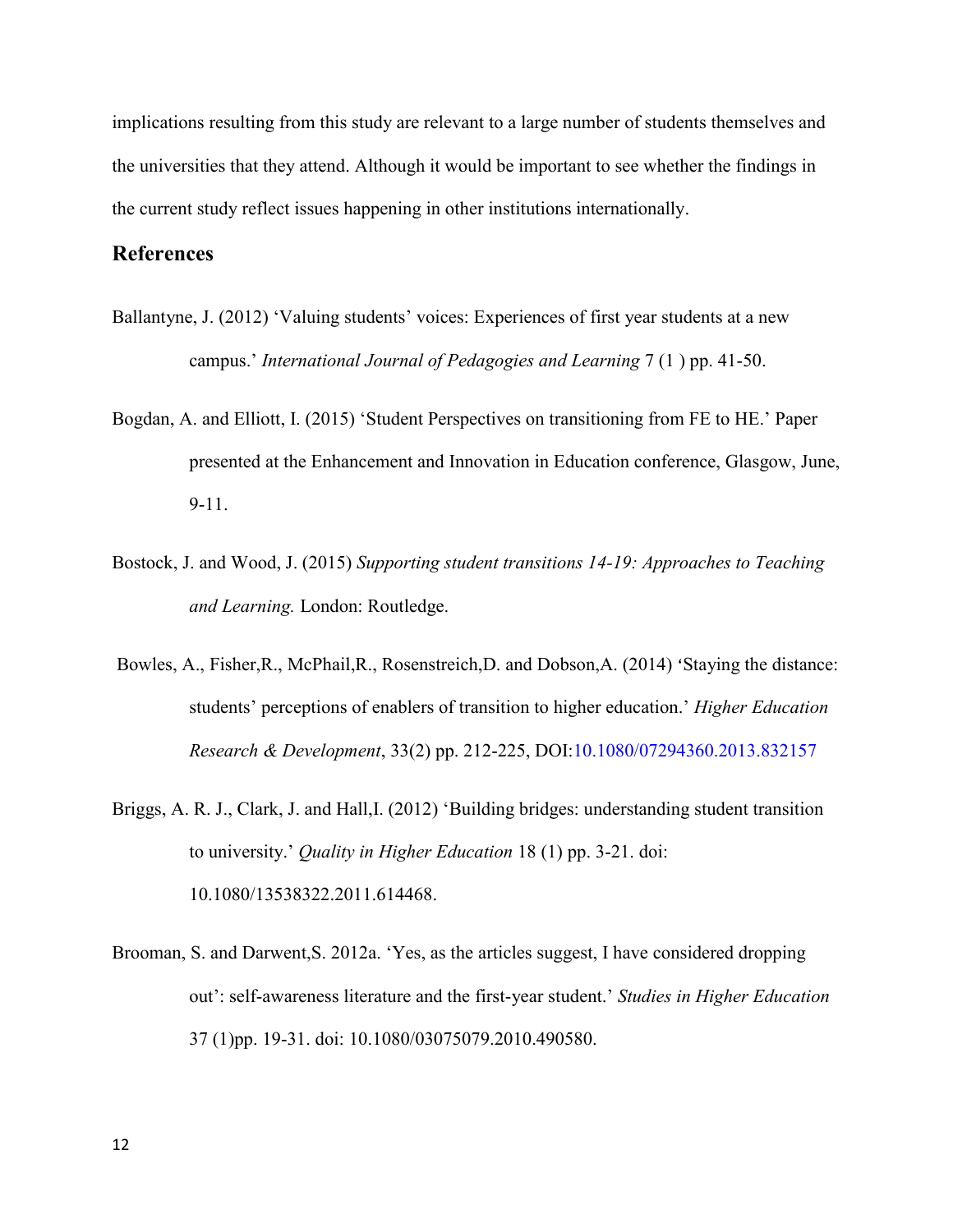- Brooman, S. and Darwent,S. (2014) 'Measuring the beginning: a quantitative study of the transition to higher education.' *Studies in Higher Education* 39(9) : 1523-1541. doi:10.1080/03075079.2013.801428.
- Christie, H., Cree, V. Hounsell, J., McCune, V. and Tett,L. (2008) 'A real rollercoaster of confidence and emotions': learning to be a university student.' *Studies in Higher Education* 33 ( 5 ) pp.567-581.doi: 10.1080/03075070802373040.
- Fazey, D. M. A., and Fazey,J.A. (2001) 'The Potential for Autonomy in Learning: Perceptions of competence, motivation and locus of control in first-year undergraduate students.' *Studies in Higher Education*, 26( 3 ) : 345-361. doi:10.1080/03075070120076309
- Hagenauer, G. and Volet,S.E. (2014) 'Teacher–student relationship at university: an important yet under-researched field.' *Oxford Review of Education*, 40( 3 ) pp.370-388, doi: 10.1080/03054985.2014.921613
- Hussey, T. and Smith,P. (2010) 'Transitions in Higher Education.' *Innovations in Education and Teaching International* 47 (2) pp. 15-164. doi: 10.1080/14703291003718893.
- Kyndt, E., Coertjens,L., van Daal,T., Donche,V., Gijbels,D. and Van Petegem,P. (2015) The development of students' motivation in the transition from secondary to higher education: A longitudinal study. *Learning and Individual Differences, 39,* pp.114-123.
- Leathwood, C. and O'Connell,P. (2003) 'It's a struggle': the construction of the 'new student' in higher education.' *Journal of Education Policy* 18 (6) pp.597-615. doi: 10.1080/0268093032000145863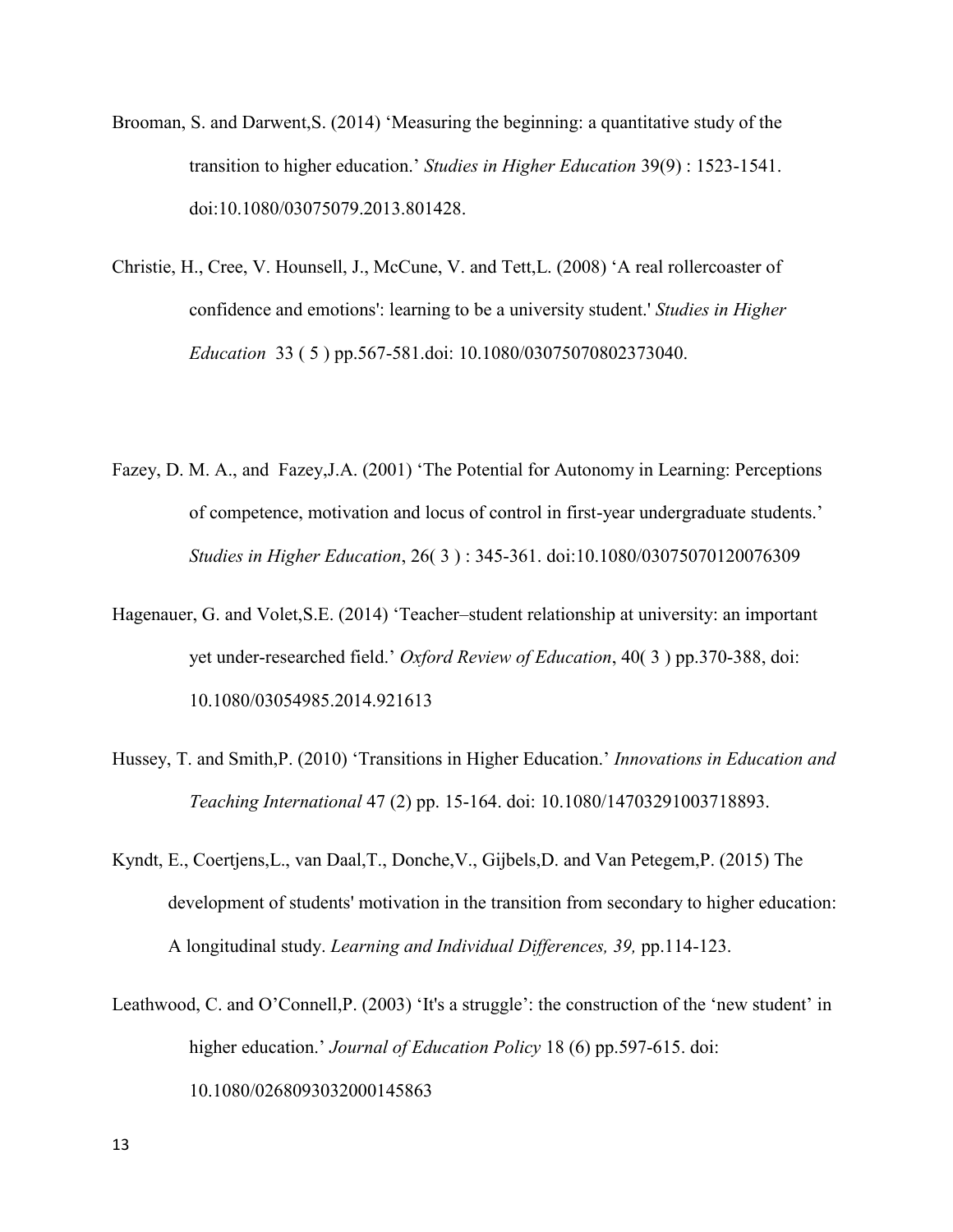Lowe, H. and Cook,A. (2003) Mind the Gap: Are students prepared for higher education? *Journal of Further and Higher Education* 27 (1)pp. 53-76. doi:10.1080/03098770305629

- Nicholson, L., Putwain,D., Connors,L. and Hornby-Atkinson,P. (2013) 'The key to successful achievement as an undergraduate student: confidence and realistic expectations?' *Studies in Higher Education*, 38 (2) pp. 285-298. doi: 10.1080/03075079.2011.585710
- Palmer, M., Paula O'Kane, and Martin Owens. (2009) 'Betwixt spaces: student accounts of turning point experiences in the first‐year transition.' *Studies in Higher Education* 34 (1) pp. 37-54. doi: 10.1080/03075070802601929.
- Pittman, L. D., and Richmond,A. (2008) 'University Belonging, Friendship Quality, and Psychological Adjustment During the Transition to College.' *The Journal of Experimental Education 76* ( 4 ) pp. 343-362. doi: 10.3200/JEXE.76.4.343-362.
- Putwain, D.W. and Sander,P. (2014). 'Does the confidence of first-year undergraduate students change over time according to achievement goal profile?' *Studies in Higher Education*. doi: 10.1080/03075079.2014.934803.
- Rowley, M., Hartley,J. and Larkin,D. (2008) 'Learning from experience: the expectations and experiences of first‐year undergraduate psychology students.' *Journal of Further and Higher Education*, 32 ( 4 ) pp. 399-413. doi: 10.1080/03098770802538129.
- Rubin, M., and Wright,C.L. (2014) 'Age differences explain social class differences in students' friendship at university: implications for transition and retention.' *Journal of Higher Education.* doi: 10.1007/s10734-014-9844-8.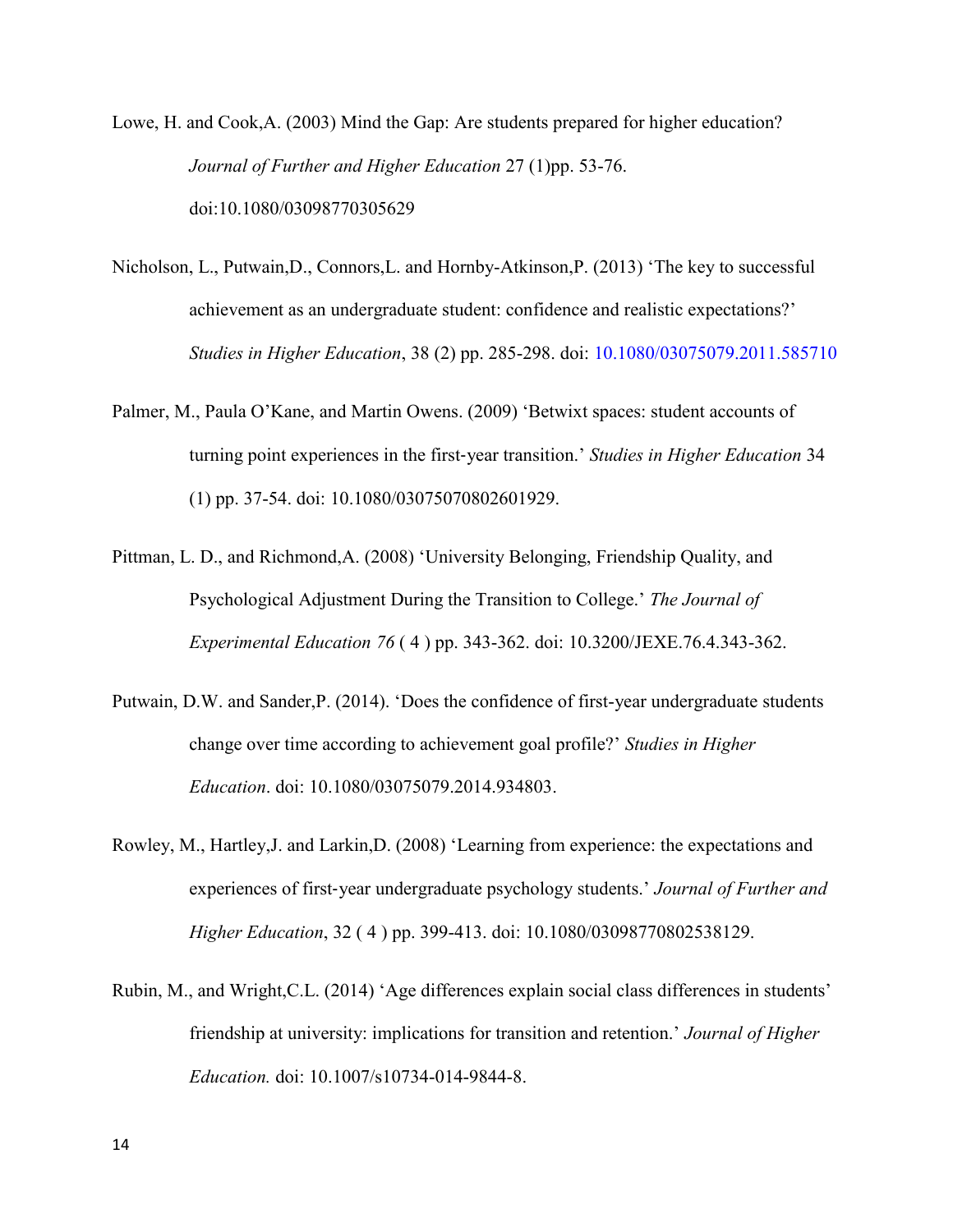- Sibii, R. (2010) 'Conceptualizing teacher immediacy through the 'companion' metaphor. *Teaching in Higher Education*, 15 pp.531–542.
- Tinto, V. (1975) 'Dropout from Higher Education: A Theoretical Synthesis of Recent Research.' *Review of Educational Research* 45( 1 ) pp. 89-125.
- Tinto, V.(2006) 'Research And Practice Of Student Retention: What Next?' Journal of College Student Retention 8 (1) pp. 1-19.

Torenbeek, M., Jansen,E.P.W.A. and Hoffman, W.H.A. (2011) 'Predicting first-year achievement by pedagogy and skill development in the first weeks at university.' *Teaching in Higher Education* 16 (6) pp.655-668. Doi: 10.1080/13562517.2011.560378

- Twenge, J. M. (2013) 'Teaching Generation Me.' *Teaching of Psychology* 40 ( 66 ) pp.66-69. doi: 10.1177/0098628312465870.
- Van der Meer , J., Jansen,E. and Torenbeek,M (2010) 'It's almost a mindset that teachers need to change': first‐year students' need to be inducted into time management.' *Studies in Higher Education* 35 ( 7 )pp.777-791, doi: 10.1080/03075070903383211.
- Vinson, D., Nixon,S., Walsh,B.,Walker, Mitchell, E. and Zaitseva,E. (2010) 'Investigating the relationship between student engagement and transition.' *Active Learning in Higher Education* 11 (2 ) pp. 131–143. doi: 10.1177/1469787410365658.
- Wilcox, P., Winn, S. and Fyvie-Gauld, M. (2005) 'It was nothing to do with the university, it was just the people': the role of social support in the first‐year experience of higher